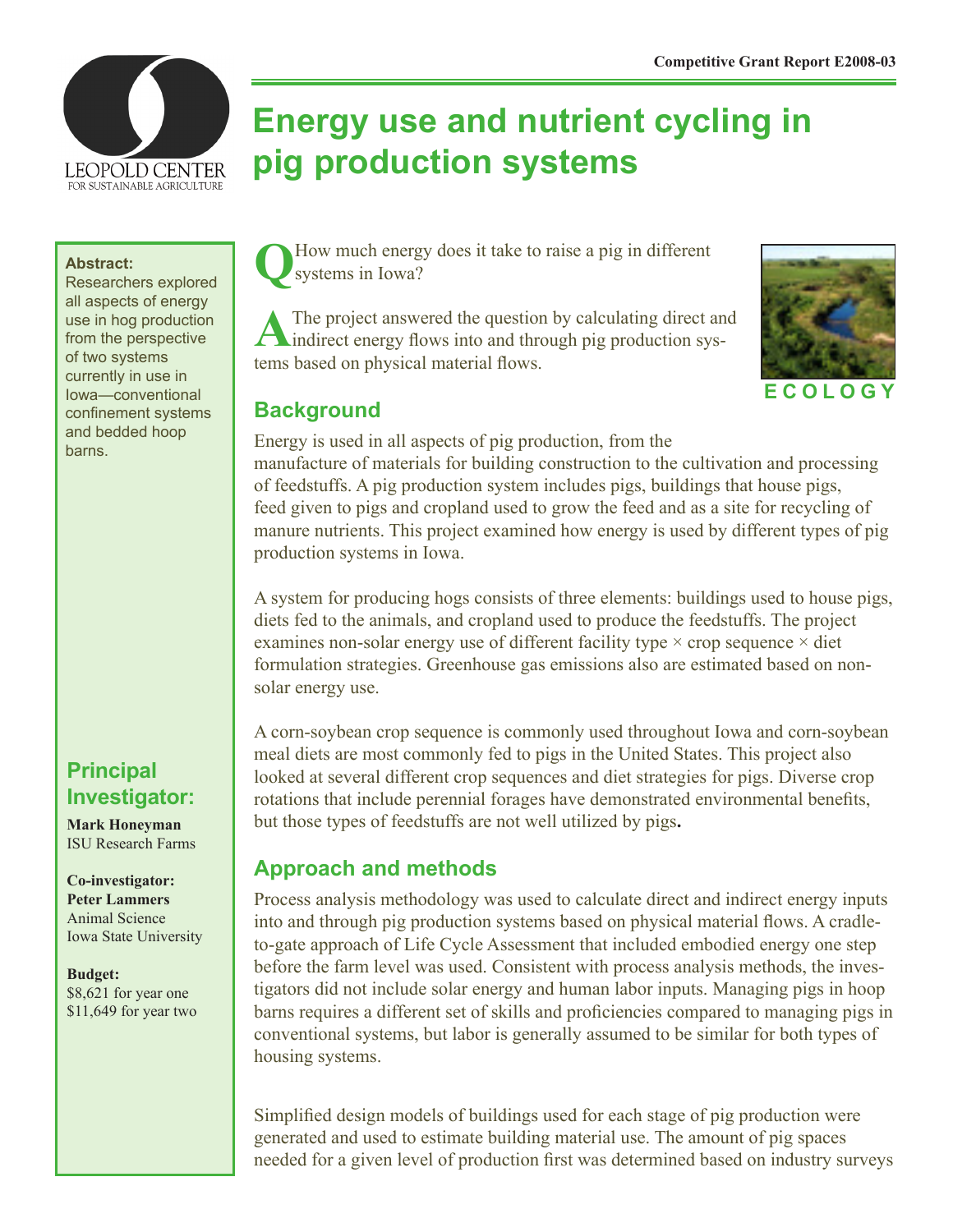and databases. Modeled building dimensions, layout and material choices were determined based on interviews with construction firms, facility managers and industry consultants.

Energy use for one 365-day period was modeled for each phase of pig production. The analysis includes energy used for thermal environment control (heating and ventilation), pumping water, cleaning facilities, and providing illumination, as well as feed consumption and bedding use as appropriate.

Different crop production scenarios, processes for preparing diet ingredients, and efficacy of various formulation strategies to minimize non-solar energy use and 100-yr global warming potential (GWP) from emissions associated with production of swine feed were detailed and examined. A crop production model for Iowa was developed and used to evaluate three types of non-solar energy inputs: diesel fuel, liquefied petroleum gas and electricity. A final summary analysis considered different combinations of facility type, crop sequence and diet formulation strategy.

#### **Results and discussion**

Total energy use is similar between Iowa pig production systems, but the two types of buildings use energy differently. For example, the conventional barns use 15 percent more energy for heating and ventilating, while a system that uses hoop barns for gestation and grow-finish pigs requires more feed and thus more energy for growing crops. Regardless of housing system, growing and processing pig feed is the largest single use of energy in pig production. Most of the energy used to produce pig feed is consumed during the production of synthetic nitrogen fertilizers.

Thus, management of nitrogen is essential for minimizing energy use in Iowa pig production. The conventional pig production system stores liquid manure in deep pits and is very effective in returning nutrients in pig manure back to cropland. In hoop barns manure is handled as a solid, with manure, urine and bedding being mixed and composted inside the barn. While composting reduces the volume of material to be removed from the barn, it also can result in greater nitrogen losses.

In our analysis, Iowa pig production systems require 720–744 MJ of energy per 270-lb market pig sold, or the energy equivalent of about 6 gallons of gasoline. This represents a reduction of nearly 85 percent in energy use for pig production from 1975—the last time energy use in Iowa pig production was examined—and compares favorably with European systems.

# **Conclusions**

This analysis yielded three major differences between the conventional and hoop barn-based systems:

- non-solar energy necessary to operate buildings on a daily basis,
- amount of feed required by pigs housed in the different facility types and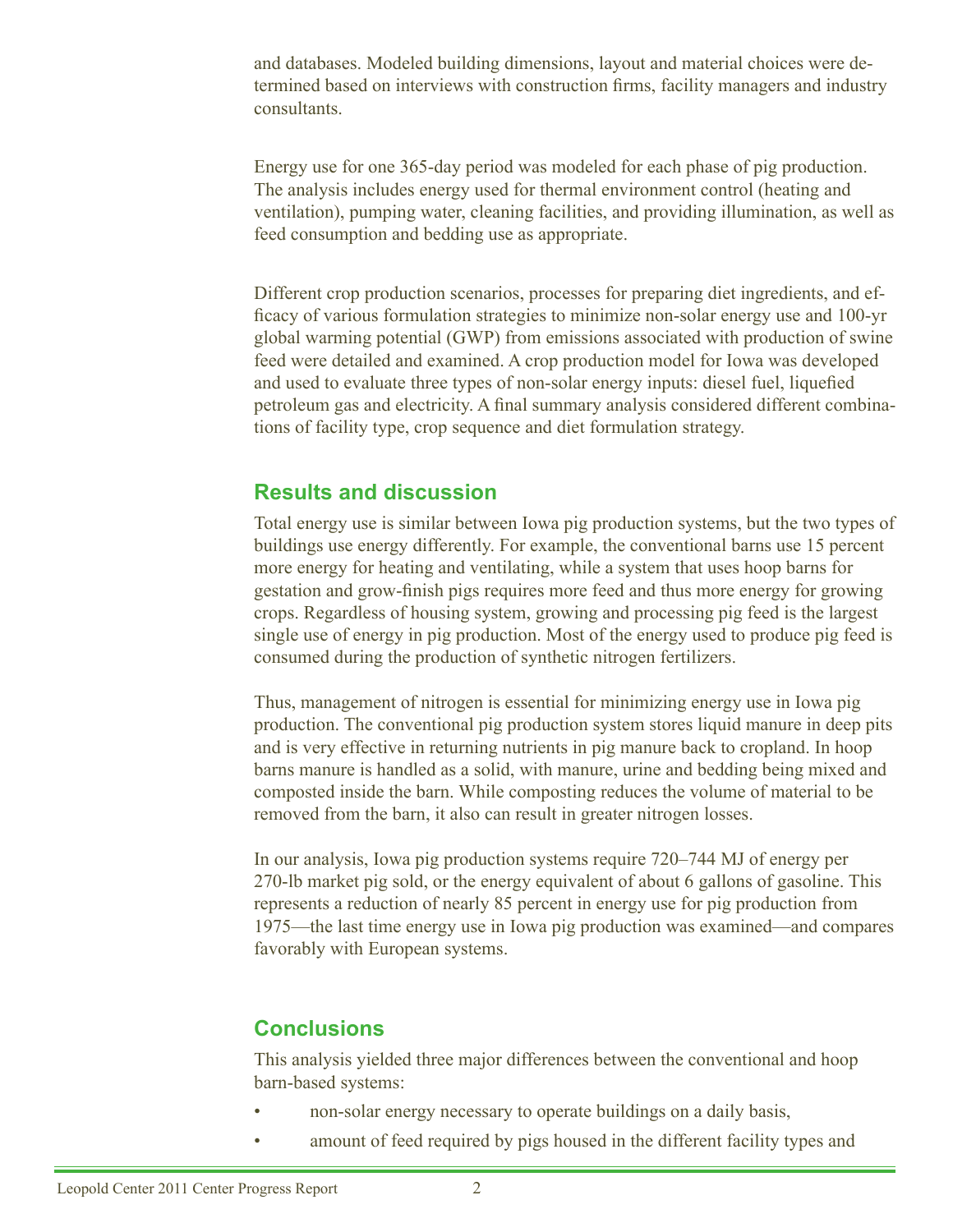amount of nitrogen retained in manure and ultimately delivered to cropland in the two systems.

The hoop barn-based system has a clear advantage in terms of energy used for building operation. Research has reported that raising pigs in hoop barns requires approximately 3 percent more feed than conventional facilities. It should be noted that the genetic lines used in those studies have been developed for optimal performance in the conventional confinement facility. The fact that performance between the two housing systems was similar points to the adaptability of the pig. It is possible that through genetic selection and refinement of husbandry practices, the feed consumption by pigs housed in bedded hoop barns may be equal to or less than feed consumption in conventional systems.

The project analysis assumes that more nitrogen is lost from the bedding pack in a hoop barn than from the deep-pit of a conventional swine facility. However, there are multiple strategies that remain to be explored for reduced nitrogen loss from bedding packs. Hoop barns for pigs are relatively new options for producers. Although the conventional system did not develop within a vacuum, as farmers strive for optimal allocation of non-solar energy reserves and reduction of the global warming potential of pig production, support for alternative systems such as hoop barns is warranted, particularly in the area of bedding pack management.

## **Impact of results**

This project quantified energy use in the construction and operation of different types of modern pig production systems in Iowa. In general, producing pigs in Iowa in 2009 required nearly 85 percent less non-renewable energy compared to 1975, when the last assessment was conducted.

This project also highlights critical differences between the types of energy used by different pig production systems. For example, while all pig production systems rely predominately on the energy found in feedstuffs, a conventional pig production system also requires large amounts of fossil fuel simply to operate the buildings. This contrasts with a hoop barn setup which uses slightly more feed, but considerably less fossil fuel to heat and ventilate the barns. This is important information for the discussion of energy use in agriculture.

The long-term impact of this analysis has yet to be realized, but the investigation provided essential background material for further examination of specific strategies aimed at reducing non-solar energy use and 100-year GWP of pig production systems.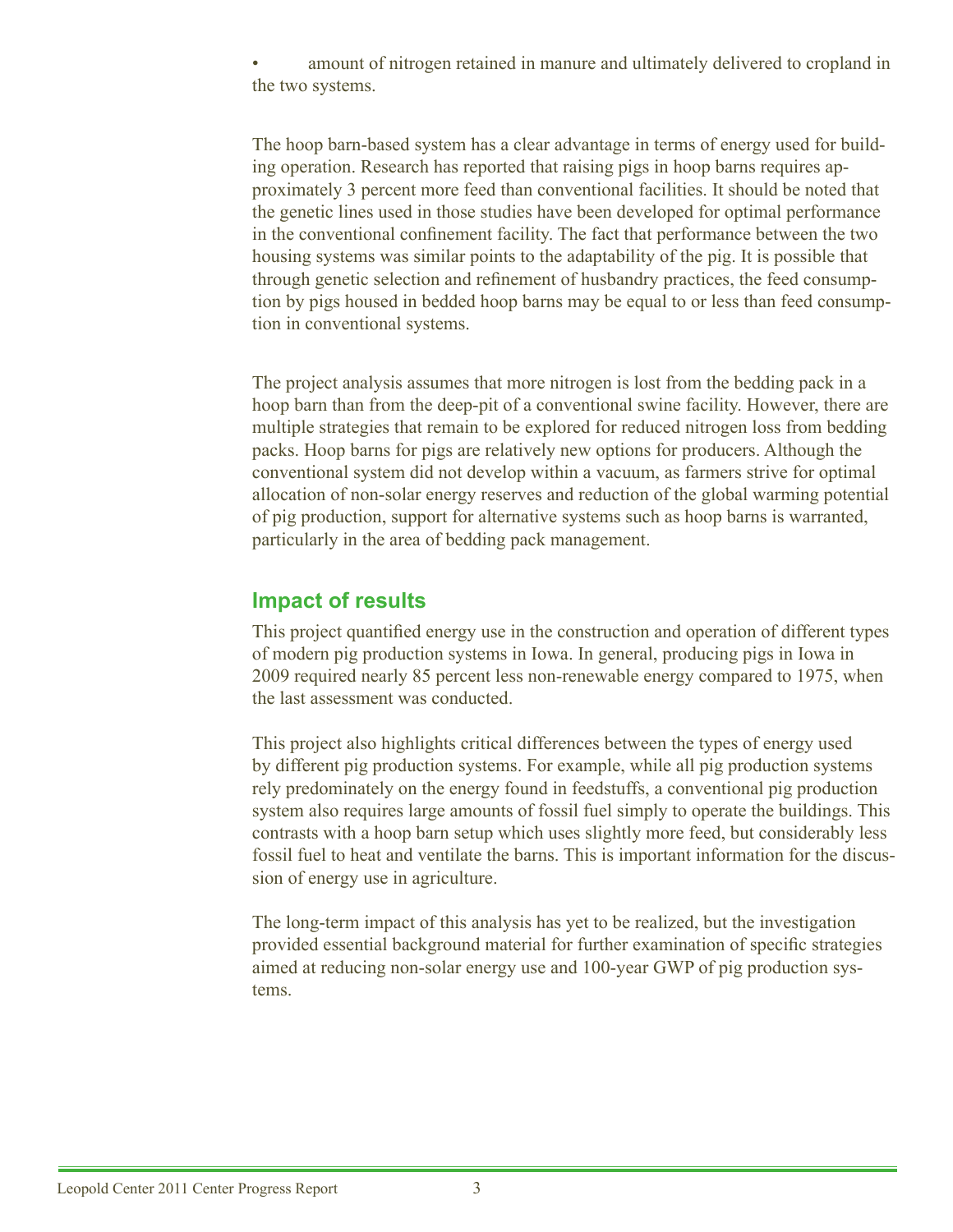# **Education and outreach**

This project generated one doctoral dissertation, three peer-reviewed publications, and one manuscript under review for publication. The journal publications were:

Lammers, P. J., M. S. Honeyman, J. D. Harmon, J. B. Kliebenstein, and M. J. Helmers. 2009. Construction resource use of two different types and scales of Iowa swine production facilities. Applied Engineering in Agriculture 25: 585–593.

Lammers, P. J., M. S. Honeyman, J. D. Harmon, J. B. Kliebenstein, and M. J. Helmers. 2010 Energy and carbon inventory of swine production facilities. Agricultural Systems 103:551–561. Appendix 2

Lammers, P. J., M. D. Kenealy, J. B. Kliebenstein, J. D. Harmon, M. J. Helmers, and M. S. Honeyman. 2010. Non-solar energy use and 100-yr global warming potential of Iowa swine feedstuffs and feeding strategies. Journal of Animal Science 88:1204– 1212.

Portions of this work have been presented to groups of producers through Iowa State University Extension and Outreach programs as well as at meetings of Practical Farmers of Iowa and the Land Stewardship Project of Minnesota. The key findings of this research and the associated publications also were shared with producer groups in Ukraine and Mongolia.

## **Leveraged funds**

Nearly \$10,000 in additional support was received through a graduate student research grant from the North Central Regional Sustainable Agriculture Research and Education (SARE) program.

#### *For more information, contact:*

*Mark Honeyman, ISU Research Farms, 32 Curtiss Hall, Iowa State University, Ames, Iowa 50011; (515) 294-5045, e-mail honeyman@ iastate.edu*